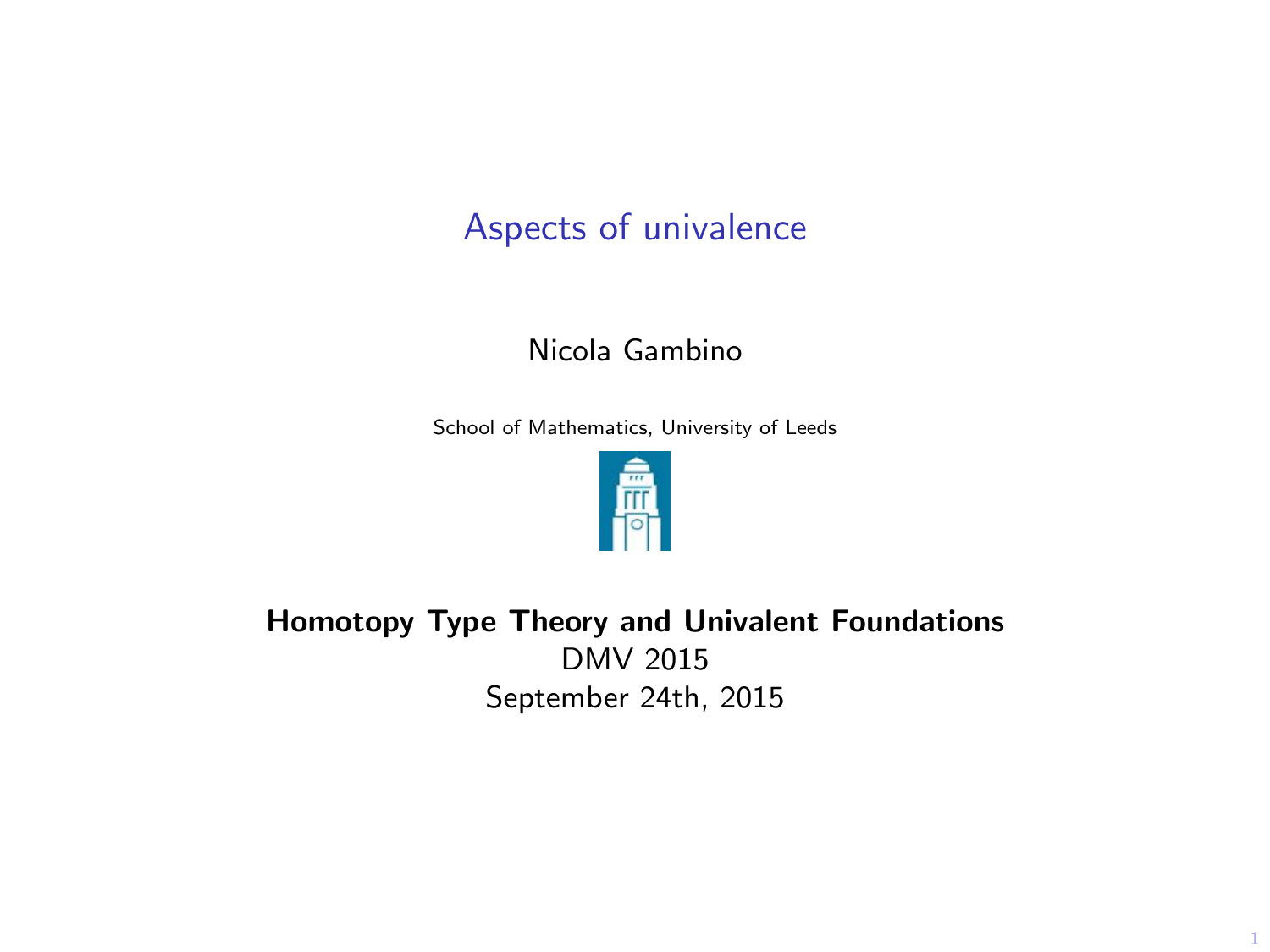# Overview of the talk

Disclaimer: this is an expository talk, based on work by

- $\blacktriangleright$  Voevodsky
- $\blacktriangleright$  Streicher
- $\blacktriangleright$  Joyal
- $\blacktriangleright$  Kapulkin, Lumsdaine and Voevodsky
- $\triangleright$  D.-C. Cisinski

#### Part I: Univalence

- $\blacktriangleright$  simplicial sets
- $\blacktriangleright$  univalent fibrations

#### Part II: Proof of univalence

- $\blacktriangleright$  The universe is Kan
- $\blacktriangleright$  The classifying map is a Kan fibration
- $\blacktriangleright$  The classifying map is a univalent fibration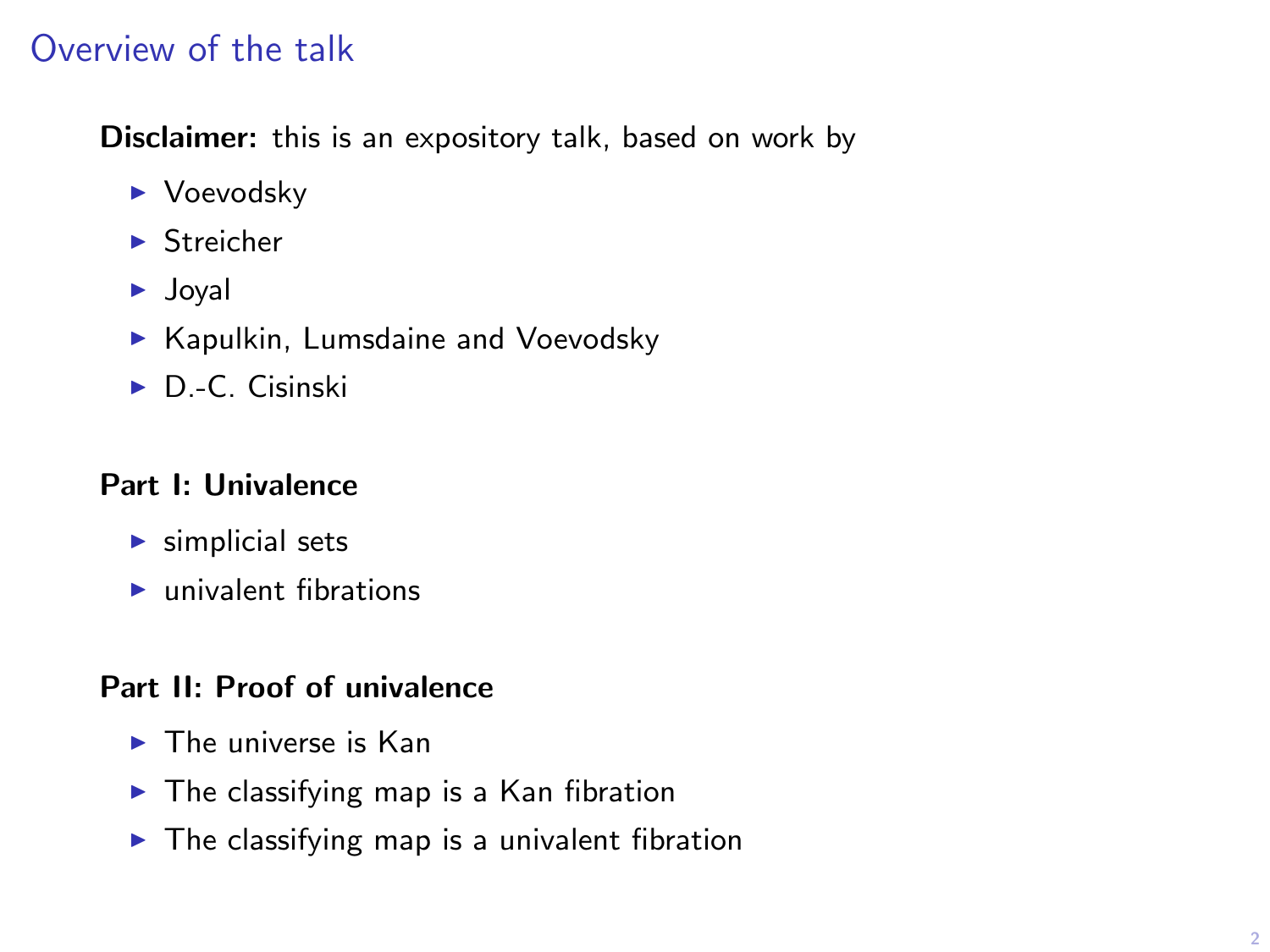# Part I: Univalence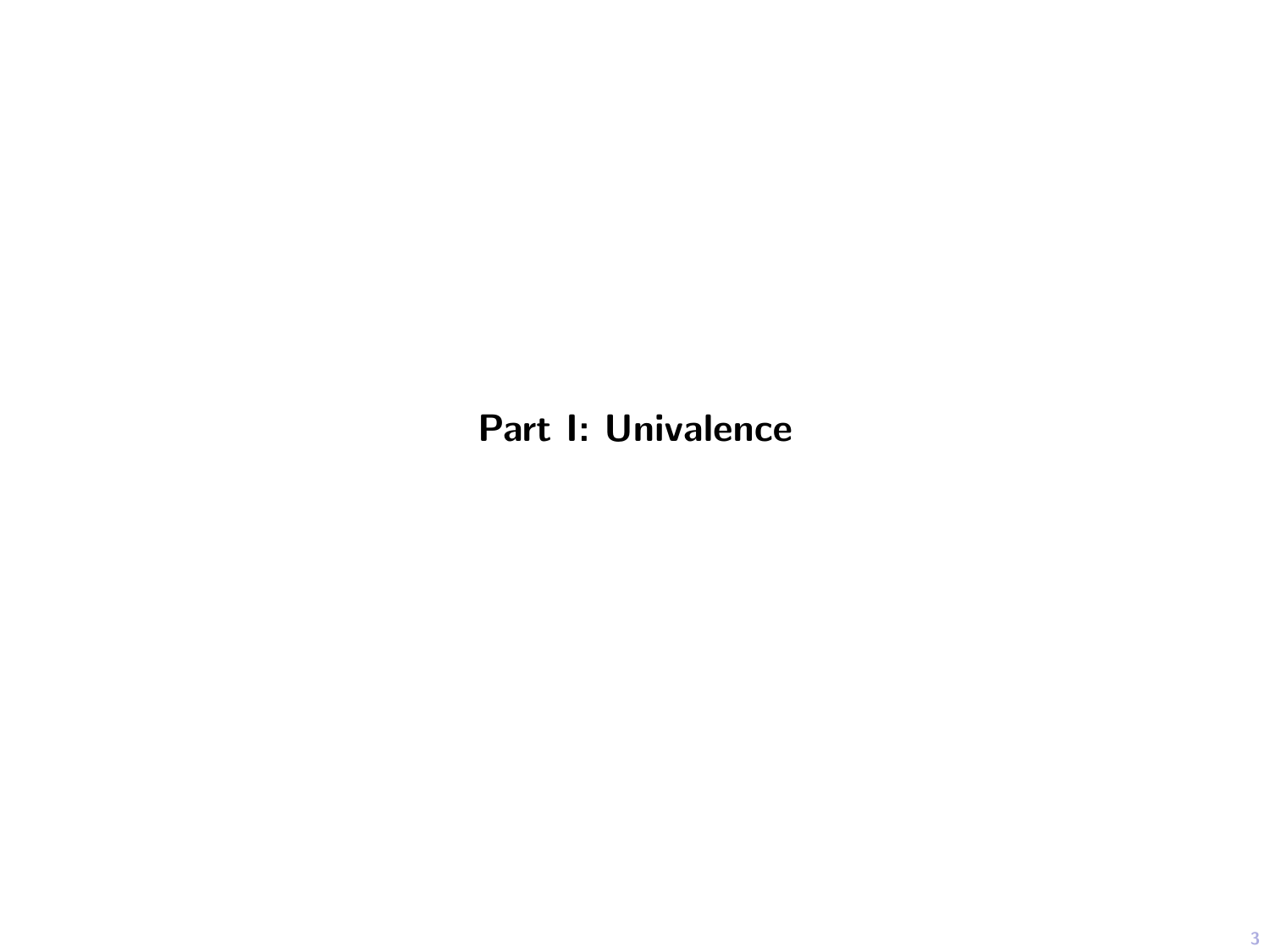## Simplicial sets

 $SSet = category of simplicial sets (preshear topos)$ 

It has a model structure  $(W, \mathcal{F}, \mathcal{C})$ , where

- $\triangleright \mathcal{W} =$  weak homotopy equivalences
- $\blacktriangleright$   $\mathcal{F} =$  Kan fibrations
- $\triangleright$   $\mathcal{C}$  = monomorphisms

The fibrant objects are exactly the Kan complexes.

Note. The rich structure of **SSet** allows us to internalize a lot of constructions. For example, if  $p : E \to B$  a fibration, there is a new fibration

$$
(s,t): {\sf Weq}(E) \to B \times B
$$

such that the fiber over  $(x, y)$  is

$$
\mathsf{Weq}(E)_{x,y} = \{w : E_x \to E_y \mid w \in \mathcal{W}\}\
$$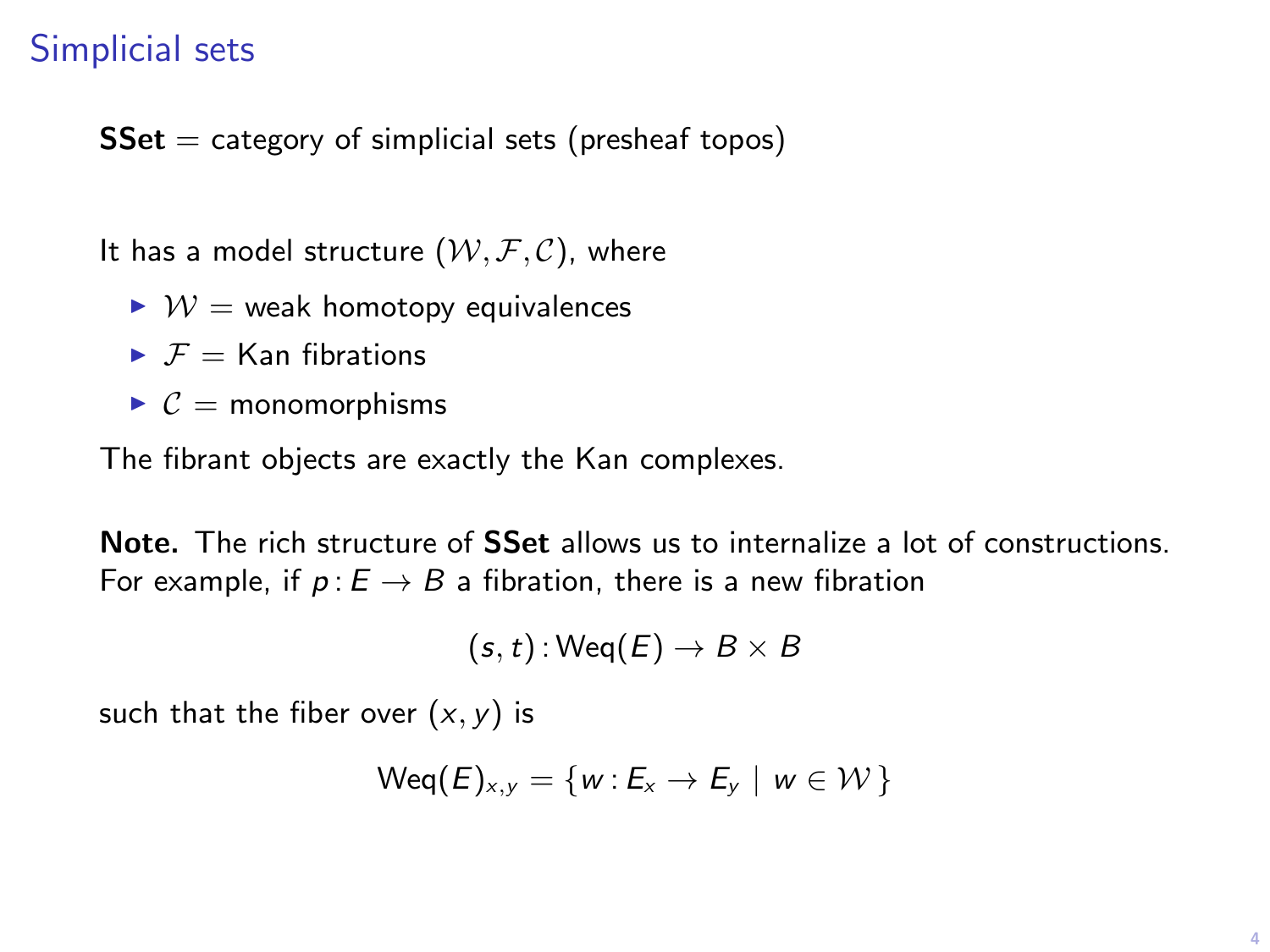# Remark

The model structure is cofibrantly generated.

Futhermore, it is

(1) right proper, i.e. pullback along fibrations preserves weak equivalences

(2) left proper, i.e. pushout along cofibrations preserves weak equivalences

Since pullback along any map preserves cofibrations, we have

(3a) Frobenius, i.e. pullback along fibrations preserves trivial cofibrations (3b) Π-types, i.e. pushforward along fibrations preserves fibrations

with  $(3a) \Leftrightarrow (3b)$ 

Note: (3a), (3b) cannot be proved constructively (Bezem, Coquand, Parmann)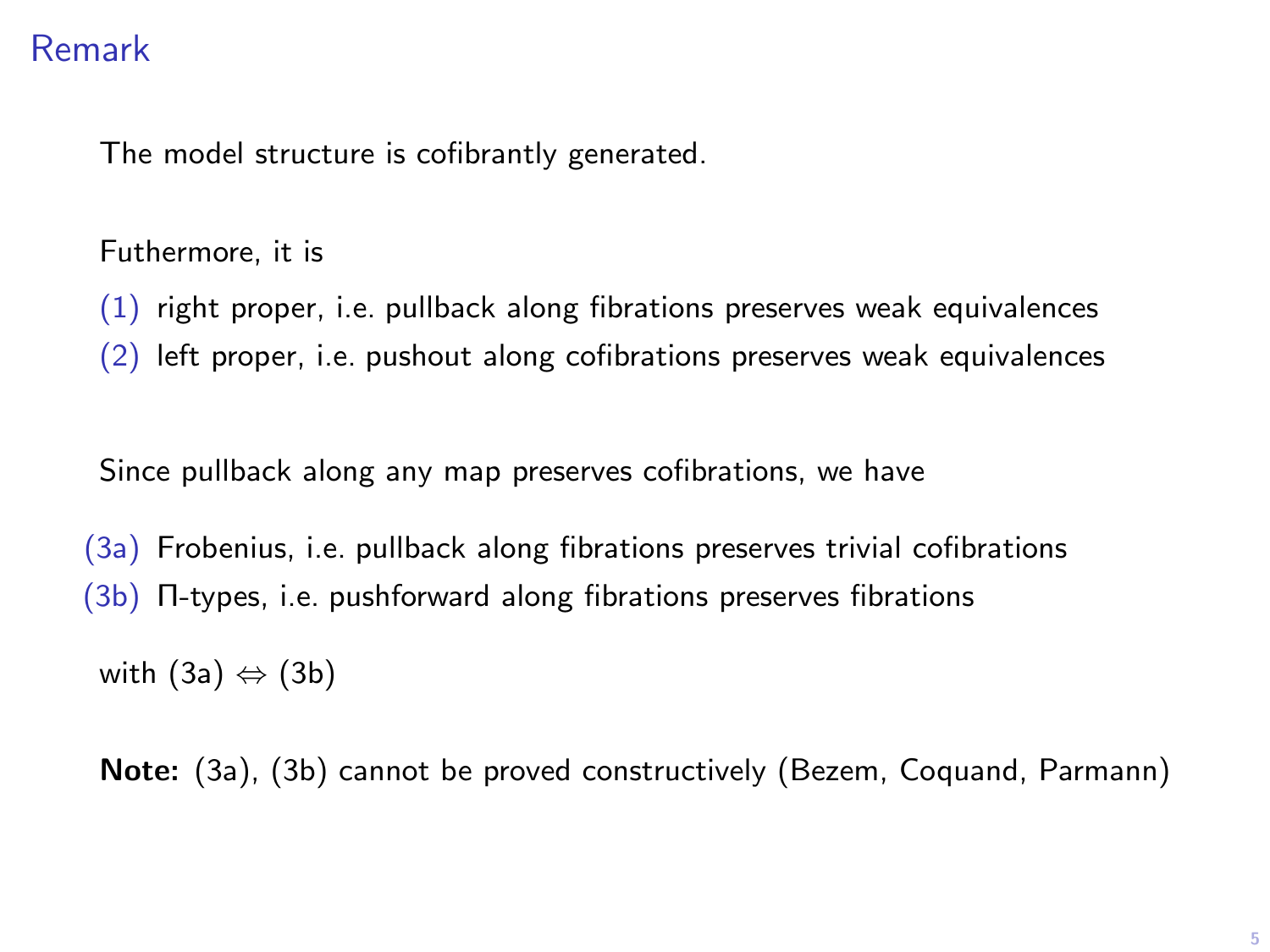## Univalent fibrations

Given  $p: E \rightarrow B$ , we have



**Definition.** A fibration  $p: E \to B$  is said to be univalent if

 $j_p : \mathsf{Path}(B) \to \mathsf{Weq}(E)$ 

is a weak equivalence.

Idea. Weak equivalences between fibers are 'witnessed' by paths in the base.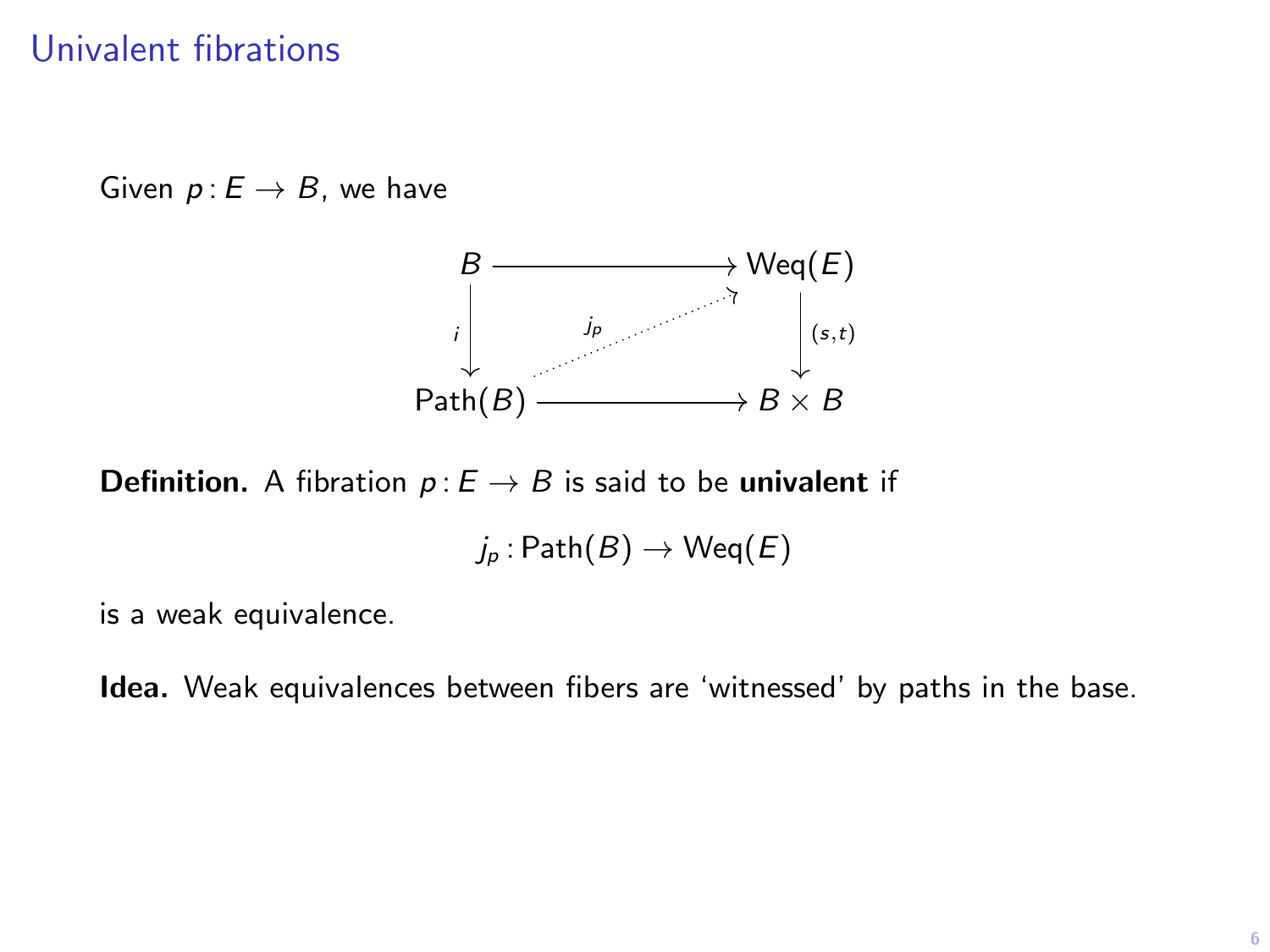## A characterisation of univalent fibrations

**Proposition** (Voevodsky). Let  $p: E \rightarrow B$  be a fibration. TFAE:

- $\blacktriangleright$  p :  $E \to B$  is univalent
- $\blacktriangleright$  for every fibration  $p':E'\to B'$ , the space of squares



such that

$$
(u,p'):E'\to B'\times_B E
$$

is a weak equivalence, is either empty or contractible.

**Idea.** Essential uniqueness of  $u$ ,  $v$  (when they exist).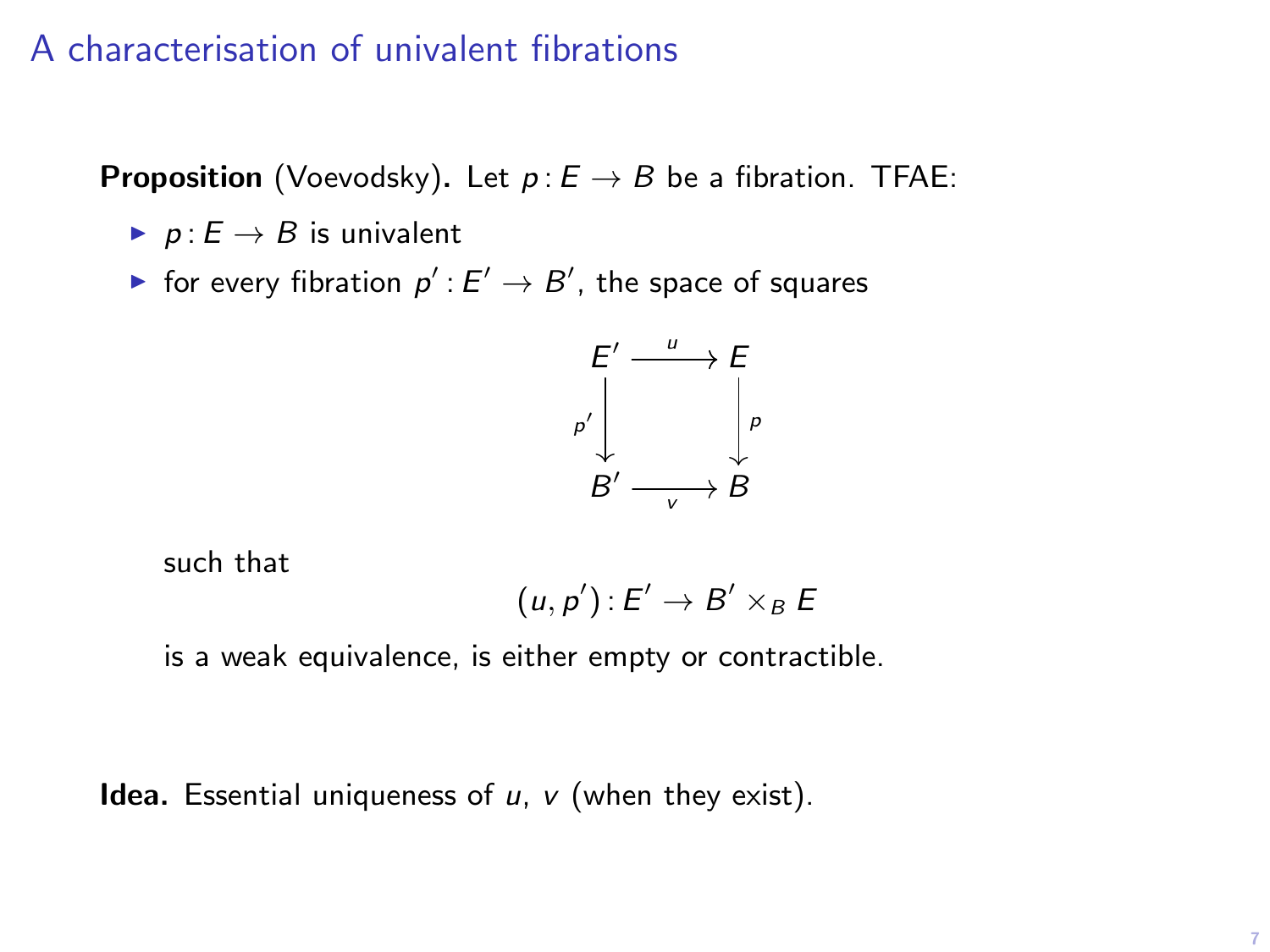## A classifying map for Kan fibrations

Fix an inaccessible cardinal  $\kappa$ . By Hofmann & Streicher, there exists a map

$$
\pi\colon \tilde{U}\to U
$$

that weakly classifies fibrations with fibers of cardinality  $\lt \kappa$ , i.e. for every such  $p: E \to B$  there exists a pullback diagram



**Note.** Given a Kan complex X of cardinality  $\lt \kappa$ , there exists a pullback



We think of  $\langle X \rangle$  as the 'name' of the Kan complex X.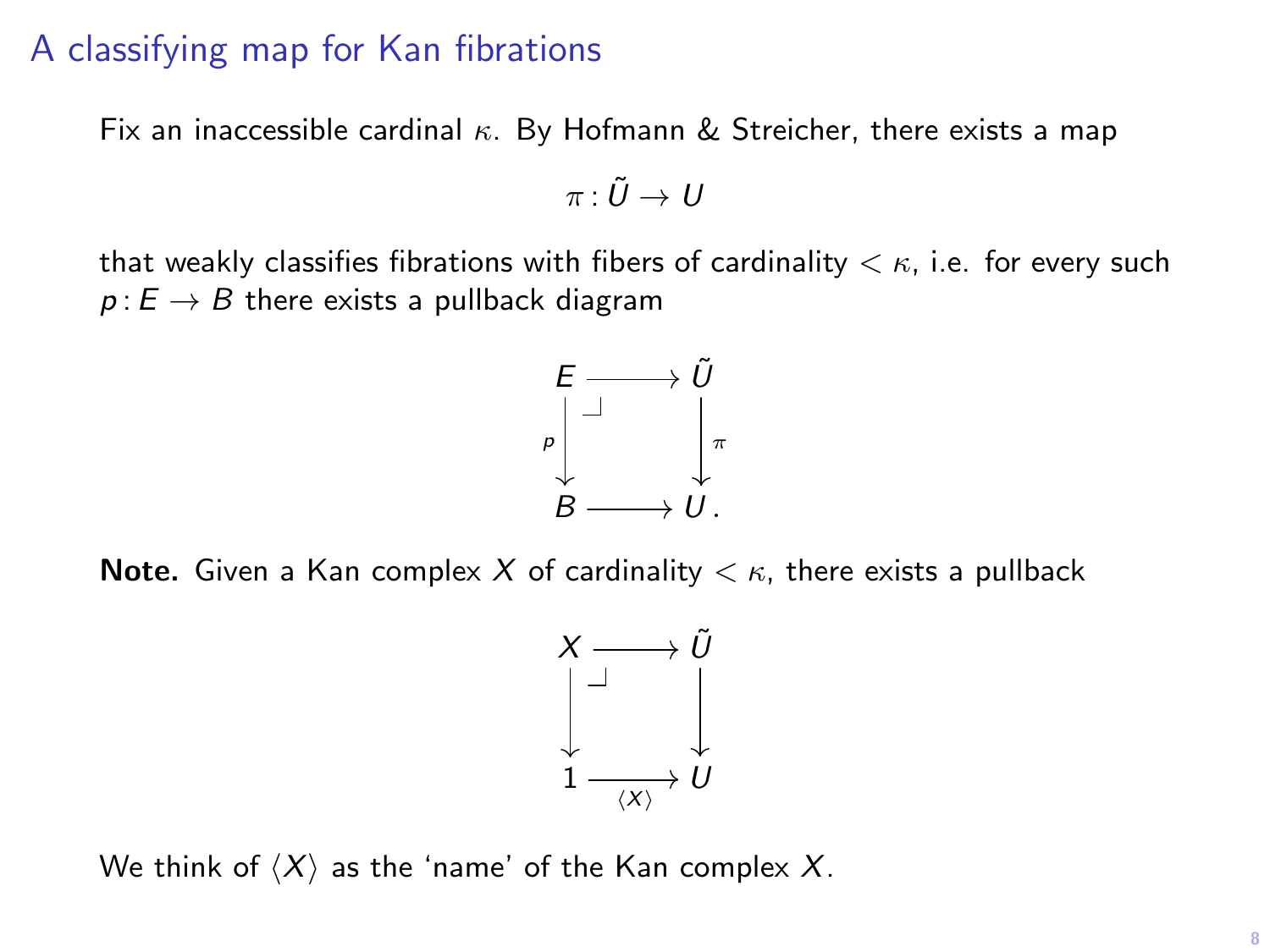## Univalent universes

#### Theorem (Voevodsky).

- (1) The base  $U$  is a Kan complex.
- (2) The generic map  $\pi : \tilde{U} \to U$  is a fibration.
- (3) The generic fibration  $\pi : \tilde{U} \to U$  is univalent.

#### Several proofs:

- $\blacktriangleright$  Voevodsky
- **Lumsdaine, Kapulkin, Voevodsky (using simplifications by Joyal)**
- $\triangleright$  Moerdijk (using fiber bundles)
- $\triangleright$  Cisinski (general setting)

**Note.** The map  $\pi : \tilde{U} \to U$  is therefore

versal & univalent

for the class of  $\kappa$ -small fibrations.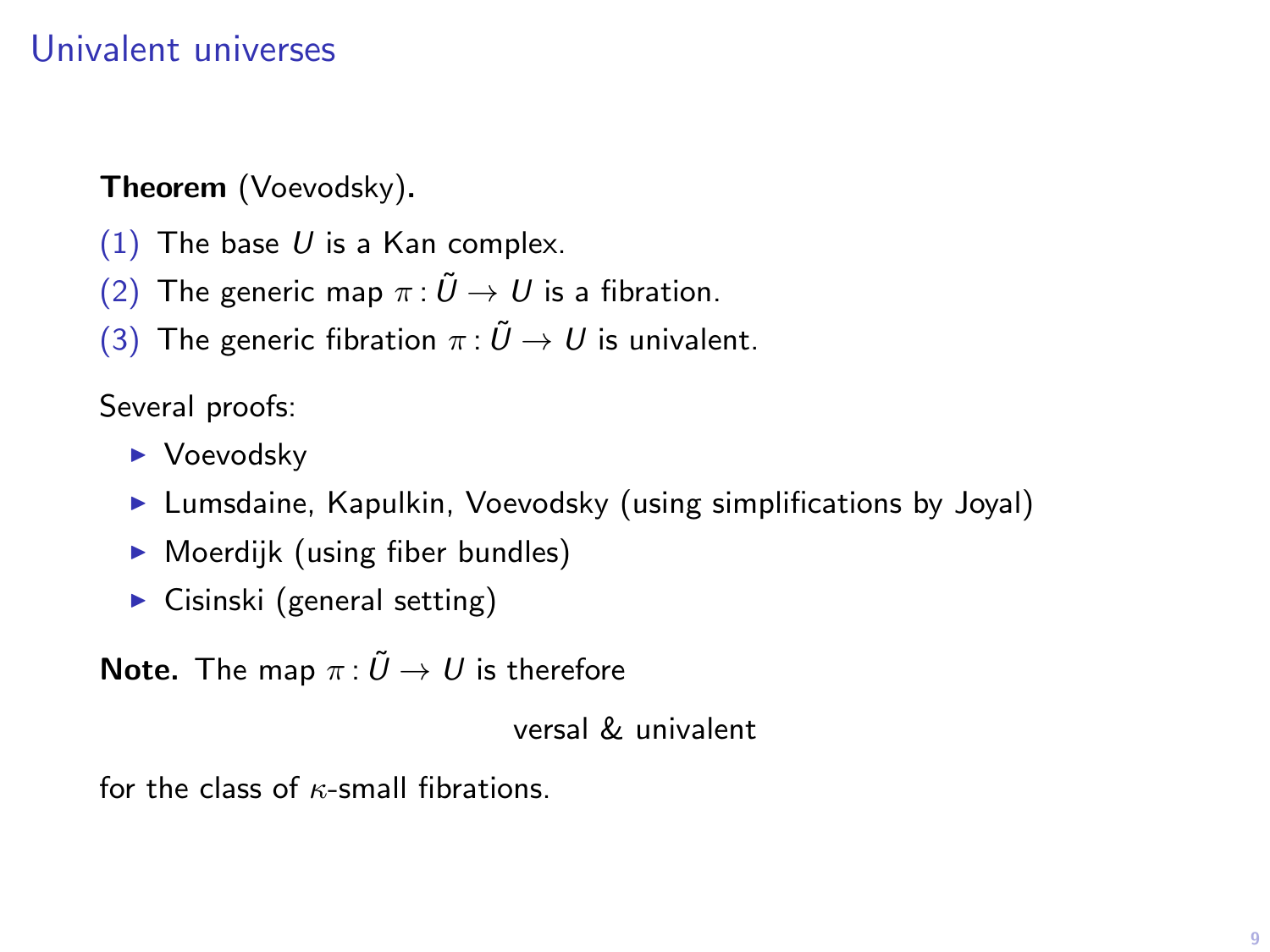# Part II: Proof of the theorem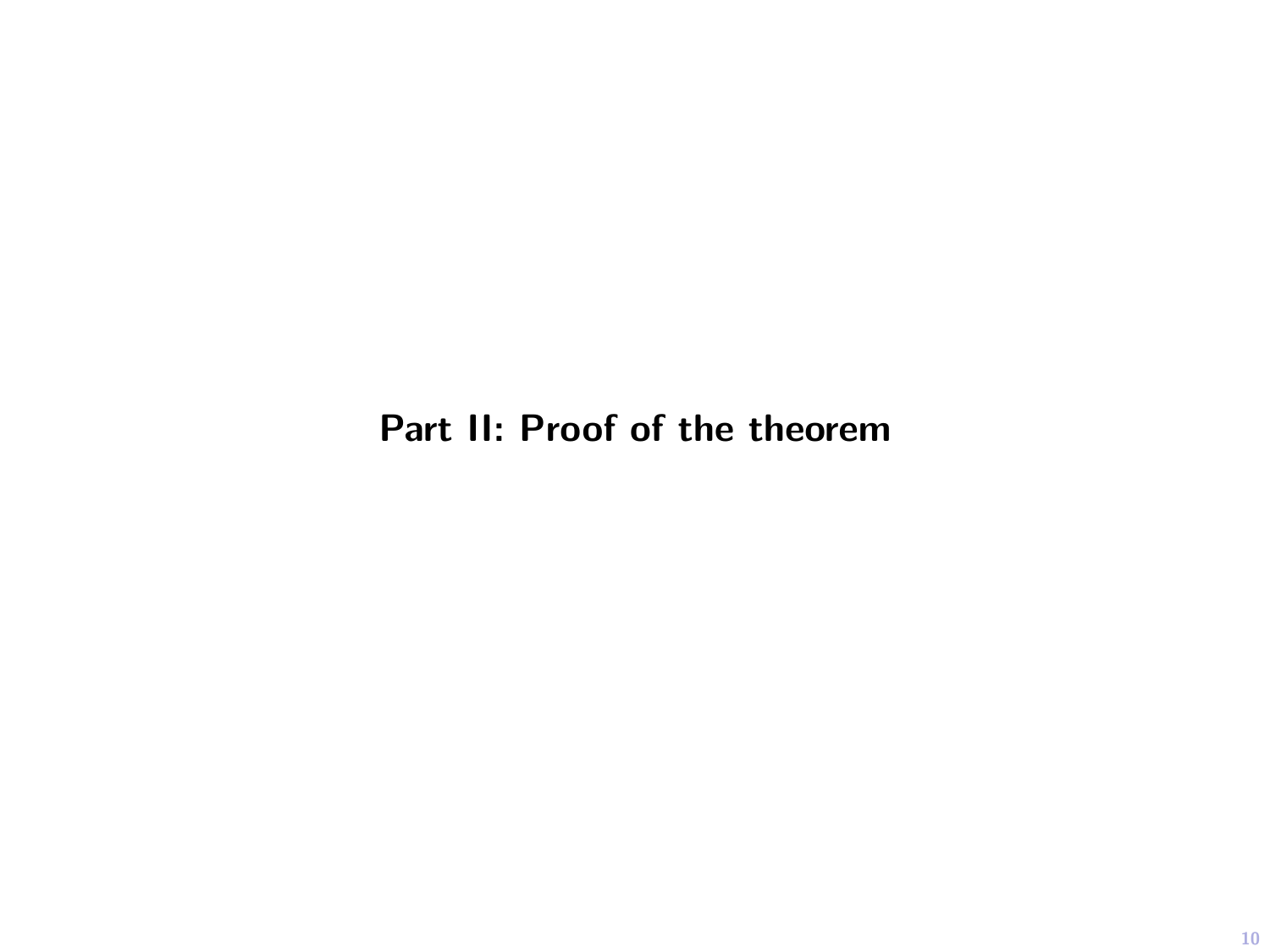## (1) The base U is a Kan complex

Proof. Show



This reduces to the problem of extending fibrations along horn inclusions:



This can be done using the theory of minimal fibrations.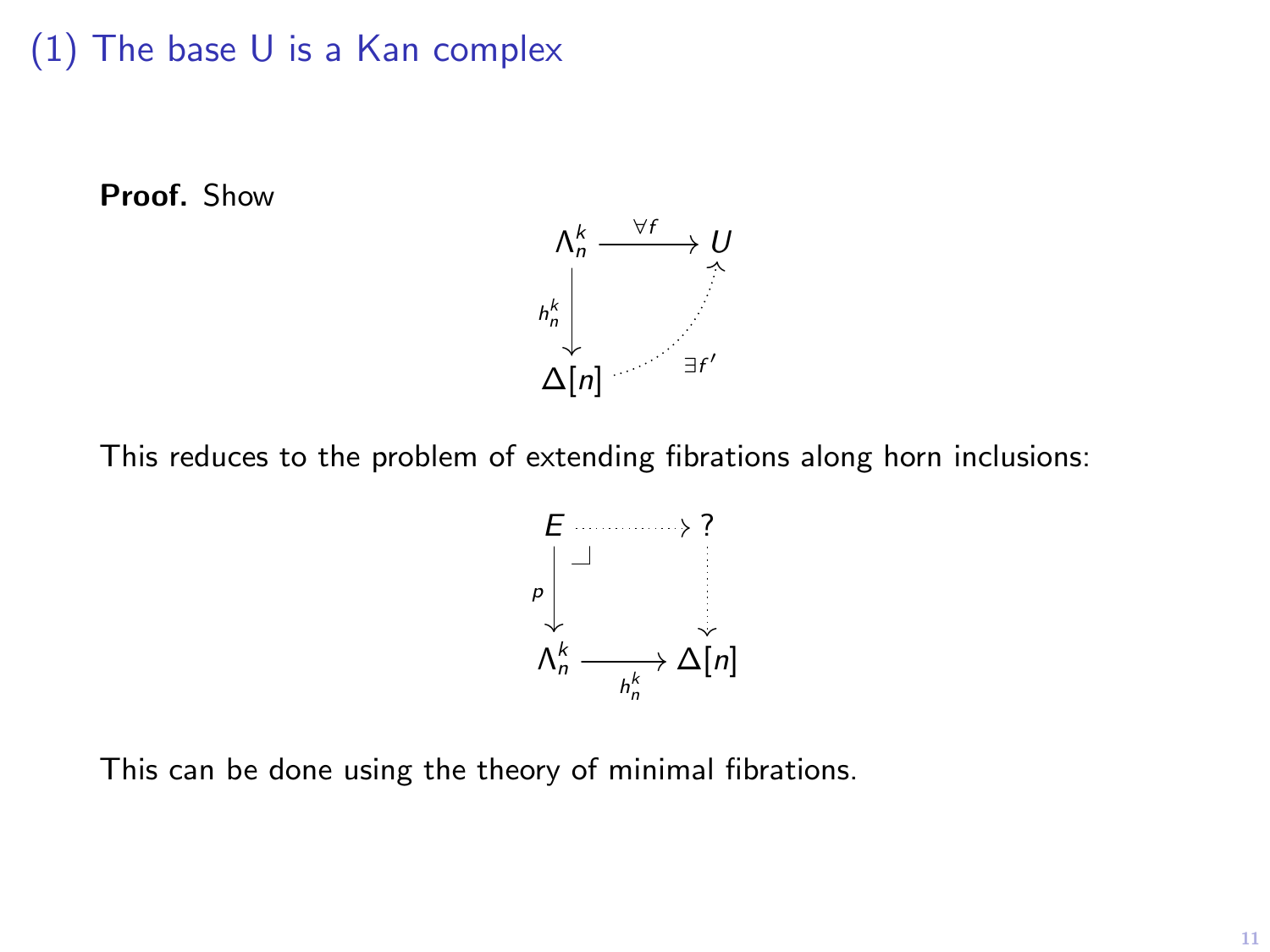Minimal fibrations extend along trivial cofibrations

#### Lemma 1.

For every minimal fibration  $m: X \to A$  and trivial cofibration  $i: A \to A'$ , there exists



with  $m': X' \to A'$  a minimal fibration.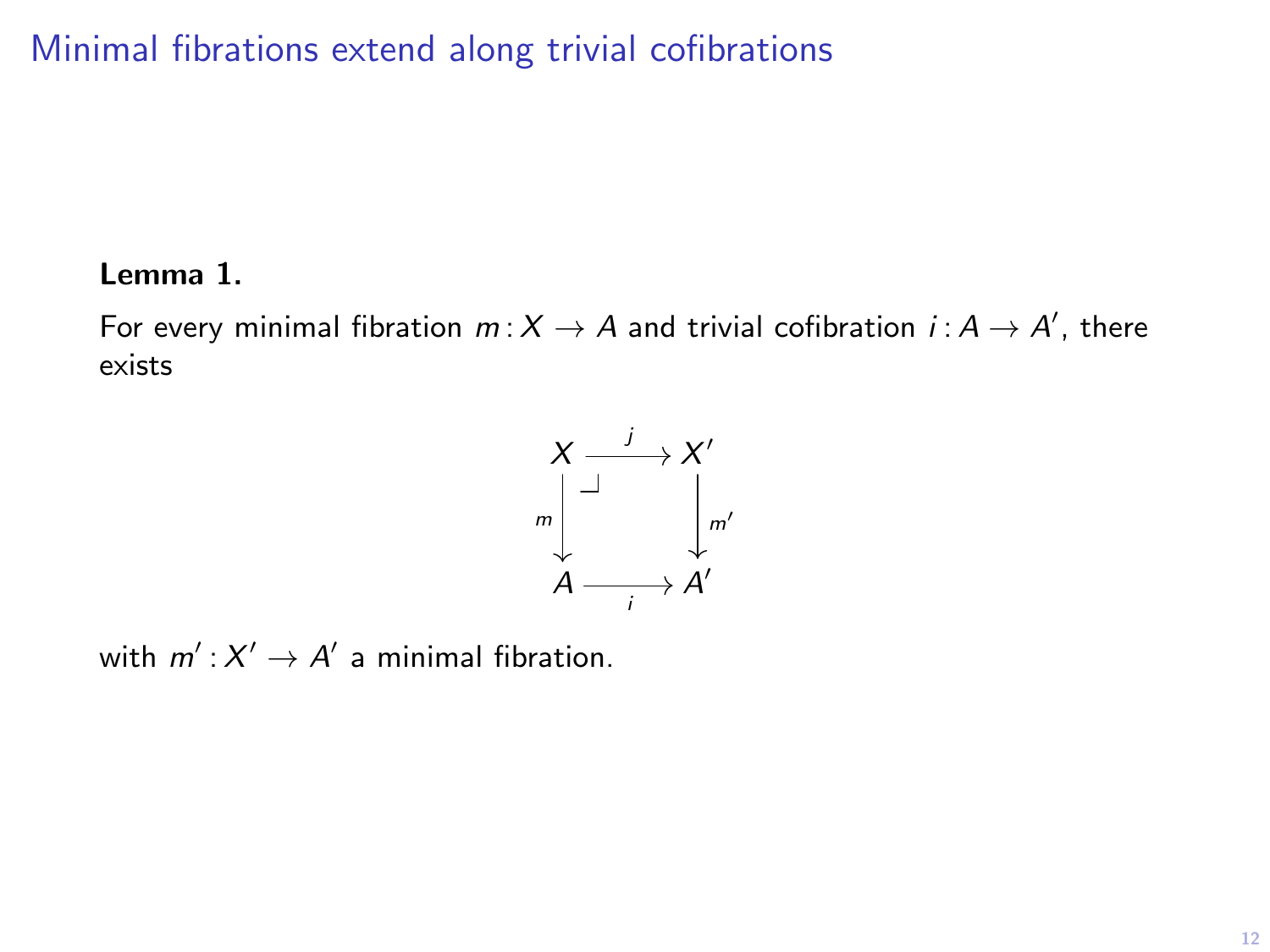Trivial fibrations can be extended along cofibrations

## Lemma 2. (Joyal)

For every trivial fibration  $t:E\to X$  and every cofibration  $j:X\to X'$  there exists square



with  $t': E' \to X'$  a trivial fibration.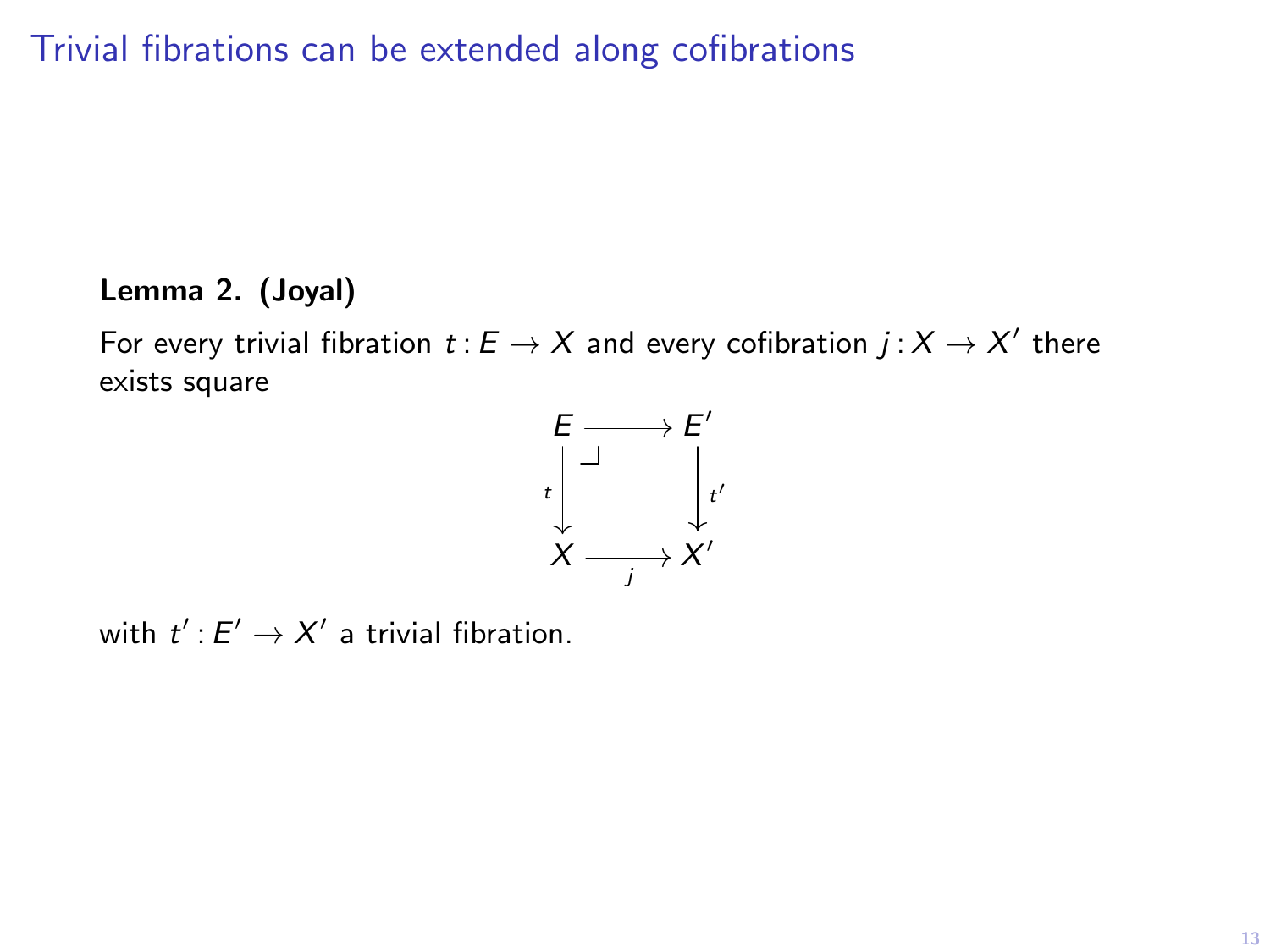# End of proof of (1)

Recall that we need to complete the diagram



It suffices to

**F** factor  $p$  as a trivial fibration  $t$  followed by a minimal fibration  $m$ 

 $\blacktriangleright$  apply Lemma 1 and Lemma 2 so as to get

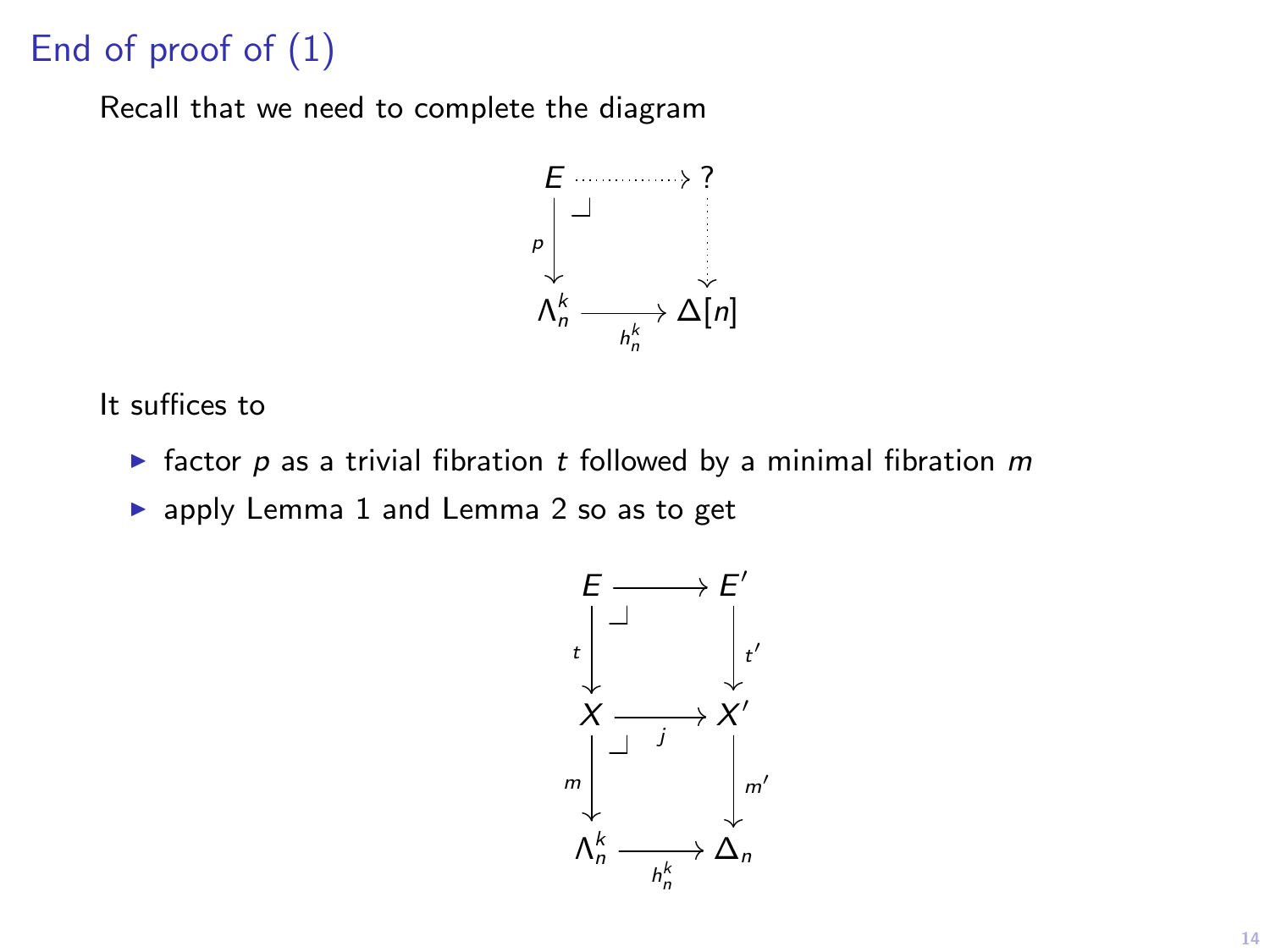This essentially amounts to showing that a map  $p : E \to B$  with  $\kappa$ -small fibers is a Kan fibration if and only if it can be obtained as a pullback

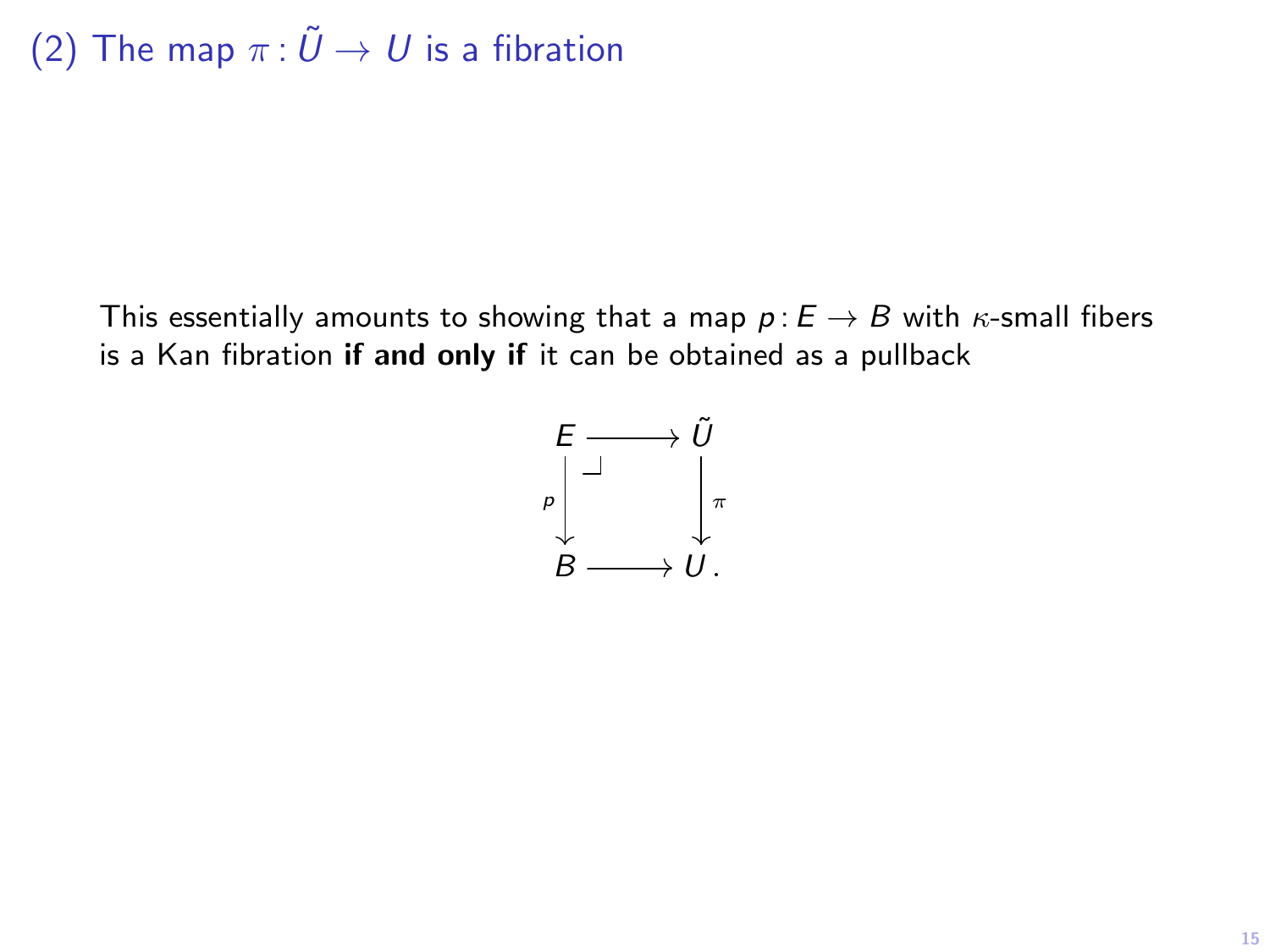# (3) The fibration  $\pi: \tilde{U} \to U$  is univalent

We consider the diagram



and show  $w \in \mathcal{W}$ . By composing with  $\pi_2: U \times U \rightarrow U$ , we get



Hence, it suffices to show that  $t \in \mathcal{W}$ .

Since  $t\in\mathcal{F}$ , we show that  $t\in\mathcal{W}\cap\mathcal{F}={}^{\pitchfork}\mathcal{C}$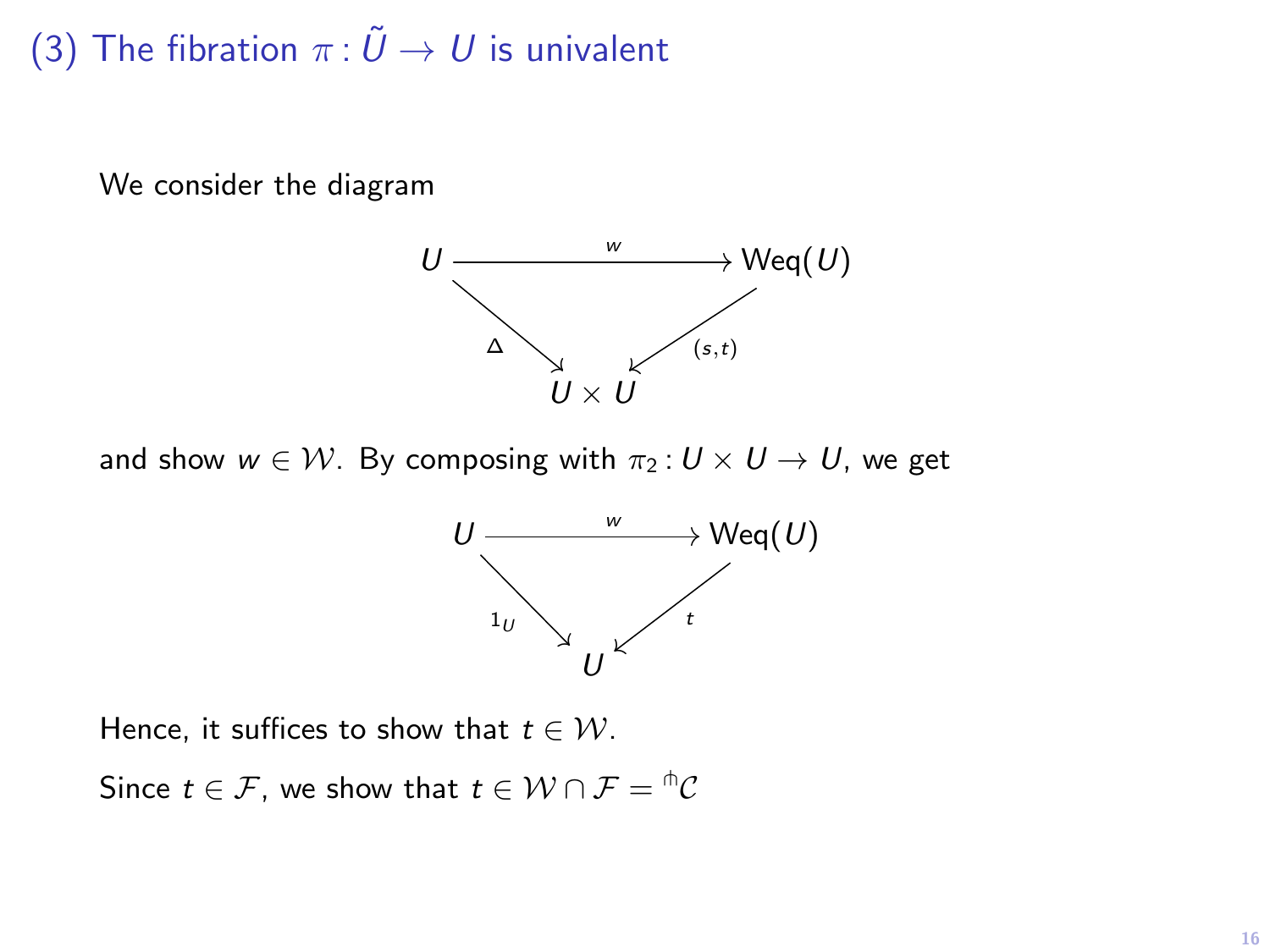So, we need to prove the existence of a diagonal filler in a diagram of the form



where  $i \in \mathcal{C}$ . By the definition of t, such a square amounts to a diagram



where  $p_1$ ,  $p_2$ ,  $q_2 \in \mathcal{F}$ ,  $f \in \mathcal{W}$  and  $i \in \mathcal{C}$ .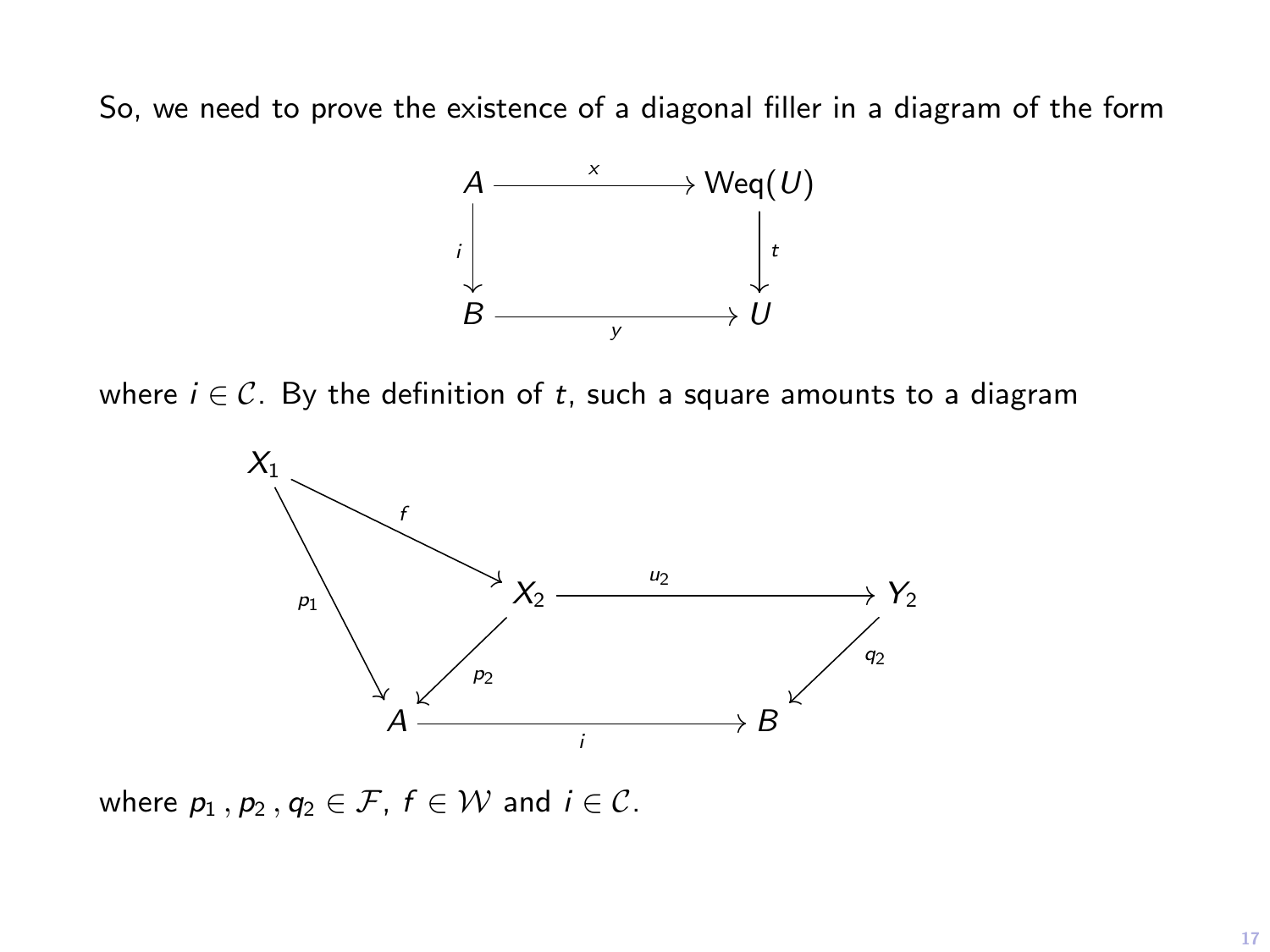The required diagonal filler amounts to a diagram of the form



where  $q_1$  is a fibration, g is weak equivalence and all squares are pullbacks. This is also established via the theory of minimal fibrations.

Note. The property that weak equivalences between fibrations can be extended along cofibrations may be regarded as a 'global' form of univalence, since it is a property of the model category.